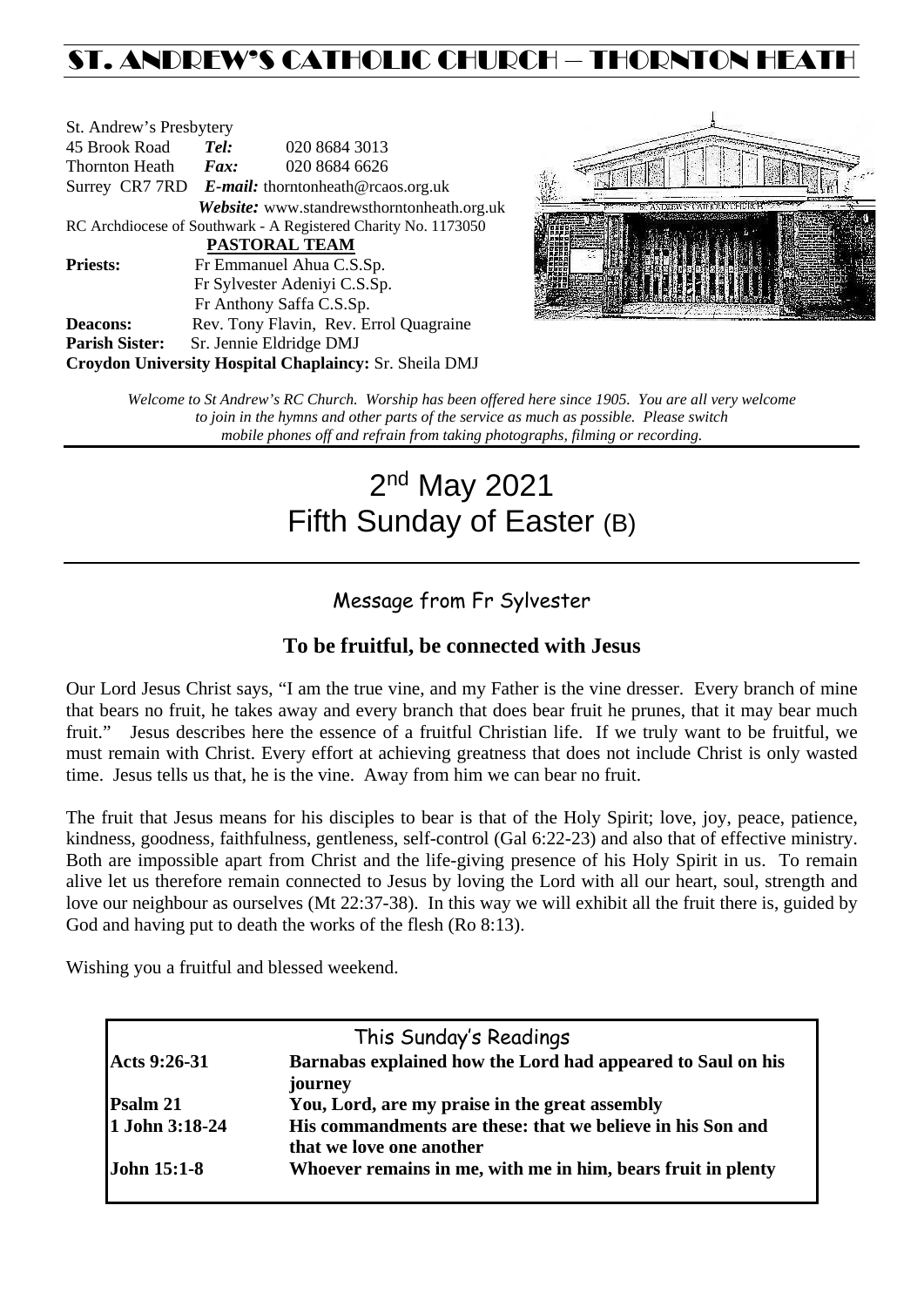| Sunday $2^{nd}$ May              |                         | 6.00pm (Saturday) First Mass of Sunday | For the people of the parish               |
|----------------------------------|-------------------------|----------------------------------------|--------------------------------------------|
| 5 <sup>th</sup> Sunday of Easter | $9.30$ am               | <b>Mass</b>                            | Virginia Athayde RIP                       |
|                                  | 11.30am                 | <b>Mass</b>                            | Tobech Uche (Birthday)                     |
|                                  | 6.00 <sub>pm</sub>      | Mass                                   | Nana Mike Hayfron (Birthday)               |
| Monday $3^{rd}$ May              | 7.30am                  | Mass                                   | Rev Kevin Alban O. Carm (sick)             |
| (Bank holiday)                   | 10.00am                 | <b>Mass</b>                            | Clifford Chapman RIP                       |
| Tuesday $4th$ May                | $7.30$ am               | <b>Mass</b>                            | Power & Fennelly Families (F)              |
|                                  | 10.00am                 | <b>Mass</b>                            | Edwin Athayde RIP                          |
| Wednesday 5 <sup>th</sup> May    | $7.30$ am               | Mass                                   | <b>Catherine Barrie RIP</b>                |
|                                  | 10.00am                 | <b>Mass</b>                            | Pasquelina (Rina) Fernandes RIP            |
| Thursday $6^{th}$ May            | $7.30$ am               | <b>Mass</b>                            | <b>Brigit Thomas RIP Anniv</b>             |
|                                  | 10.00am                 | <b>Mass</b>                            | Carol O'Connor (Wellbeing)                 |
| Friday $7th$ May                 | 7.30am                  | <b>Mass</b>                            |                                            |
|                                  | 10.00am                 | <b>Mass</b>                            | James O'Connor RIP                         |
| Saturday $8^{th}$ May            | 9.30am                  | <b>Mass</b>                            | Paul Etuka RIP                             |
|                                  | $10.00 - 10.30$ am      | <b>Confessions</b>                     |                                            |
|                                  | $5.00 - 5.30 \text{pm}$ | <b>Confessions</b>                     |                                            |
|                                  | 6.00 <sub>pm</sub>      | <b>First Mass of Sunday</b>            | Richard Palmer (80 <sup>th</sup> Birthday) |
| Sunday $9th$ May                 | $9.30$ am               | <b>Mass</b>                            | Victoria & Vincent Athayde RIP             |
| $6th$ Sunday of Easter           | 11.30am                 | <b>Mass</b>                            | Ms Elizabeth Omenaka Charles RIP           |
|                                  | 6.00 <sub>pm</sub>      | Mass                                   | For the people of the parish               |

### Diary for the Week

Church cleaners: this week: Fifi's Group, next week: Sancho's Dusters

# St. Andrew's Parish Notices

#### **SECOND COLLECTION THIS WEEK**

The second collection,  $2<sup>nd</sup>$  May, will be for St George's Cathedral, Southwark, the mother church of the Diocese. This collection helps to meet the cost of the upkeep of the Cathedral.

#### **NATIONAL DAY OF PRAYER FOR THE VICTIMS AND SURVIVORS OF ABUSE ON TUESDAY 4TH MAY**

The Pontifical Commission for the Protection of Minors (PCPM) has highlighted the importance of prayer and suggested to Pope Francis that the worldwide Catholic Church should join together in a day of prayer. The Holy Father has welcomed this initiative. From 2021, in response to a request from the Let's Be Honest working group, the Bishops have chosen Tuesday of the  $5<sup>th</sup>$  Week of Easter as the Day of Prayer for Victims and Survivors of Abuse - 4<sup>th</sup> May. Please remember the victims and survivors in your prayers.

#### **LIVE STREAMING EQUIPMENT FOR ST ANDREW'S**

At the time of writing Talk Talk were here installing the equipment. We hope to be up and running soon after. Again I apologise for the length of time this has taken for the problems to be fixed. Thank you for your patience and thank you again to everyone for your kind generosity. *Fr Emmanuel.*

#### **REPOSITORY**

The Repository will be open after the 9.30am Mass on Sundays. For access you will need to re-enter the Church at the front entrance after exiting through the side doors.

#### **ST DAMIEN'S GROUP**

The St Damien's group are here and still happy to help anyone who is confined to home and need help with collecting prescriptions or shopping etc. We are also able to help with transport if it's needed to